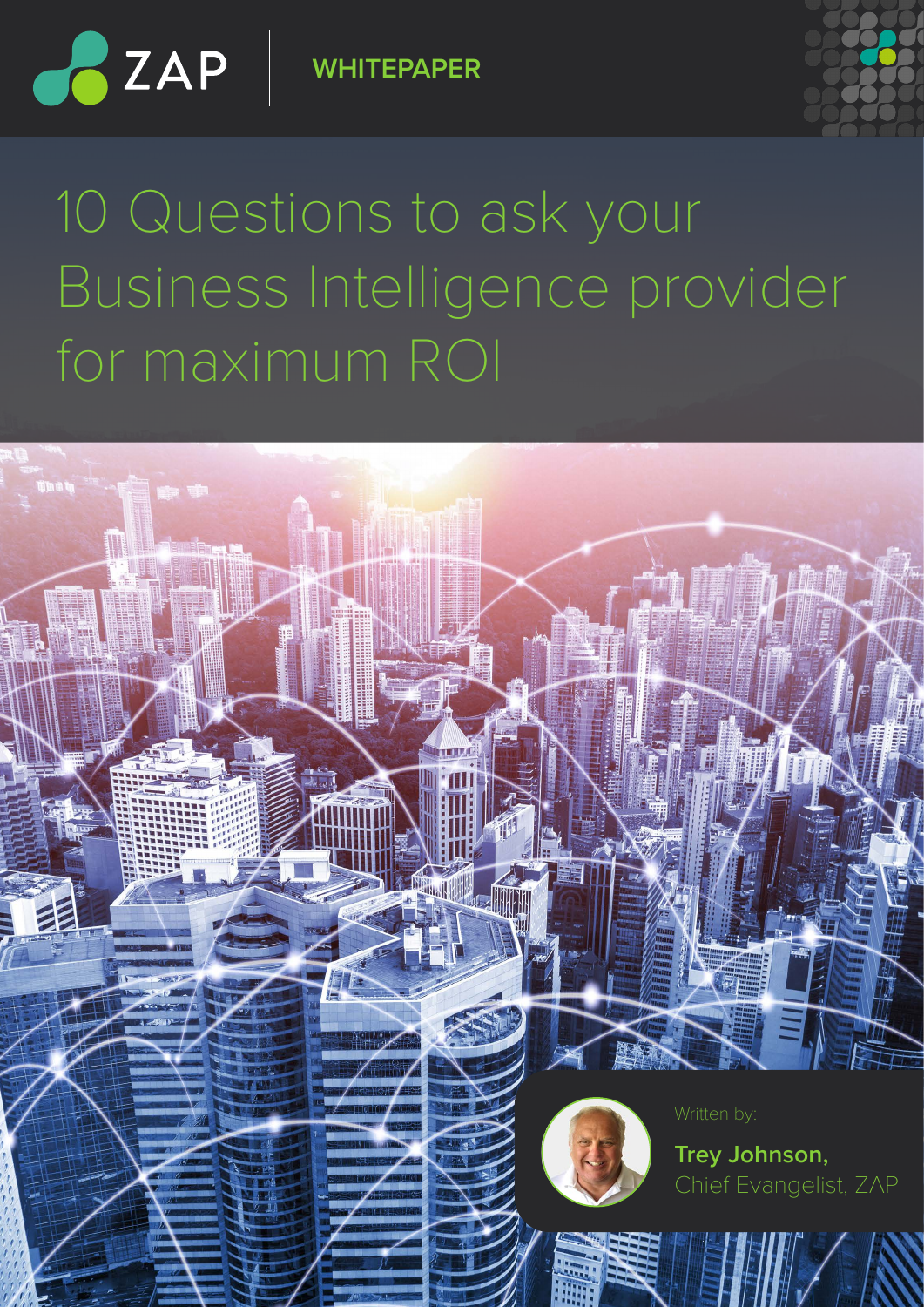So you've decided to invest in Business Intelligence (BI) software… great! No business of any size should be going without the insights its own data can offer. But how can you determine whether or not you're getting a decent return on investment (ROI) from your BI vendor?

In this whitepaper, we've put together 10 key questions to ask to ensure your BI is up to scratch and your investment is worthwhile for your business.

#### **Question #1: Is the initiative going to be finance-led or technology-led?**

This is important from two separate angles; primarily, it'll tell you why you're starting the project off and what outcomes to expect - ideally there'll be a combination of finance/business and technology benefits anticipated. Secondly, it'ill help you ascertain who in the organization owns the implementation and who is accountable.

## **Question #2: Who are the users – the 'report consumers' – and, by extension, how are you proposing to train them?**

Naturally all competent software designers will make their systems as easy to use as possible, but in terms of what data they want, it's a decision that will need to be made. Is it going to be calibrated for the sales team or the finance team? Will the executive team and board use it for a general overview?

#### **Question #3: Does your BI partner have intimate knowledge of and experience of your market sector?**

#### **In the press:**

• "Data Warehousing Market revenue from manufacturing application is likely to expand with a CAGR of more than **15%** through **2025**. The growth is attributable to advent of Industry 4.0 and intensifying trend of cyber-physical systems in manufacturing facilities to generate huge data."

*(Source: Digital Journal)*

• "The rise in the aviation sector is escalating the growth of the Data Warehouse as a Service Market." *(Source: Manomet Current)*

Look at the two quotes from leading commentators in the box-out. Both refer to the use of data but one is specific to the manufacturing market and the other to aviation. This is not a one-size-fits-all, commodity product, but something that will need to be tailored to your business' exact requirements. Does your partner have what it takes?

# **Question #4: Where is your data coming from?**

The good news is that a good data warehouse implementation with business intelligence sitting on top of it will extract all the information you need from all areas of your company and present it to you in a sensible, actionable manner. The bad news is that this

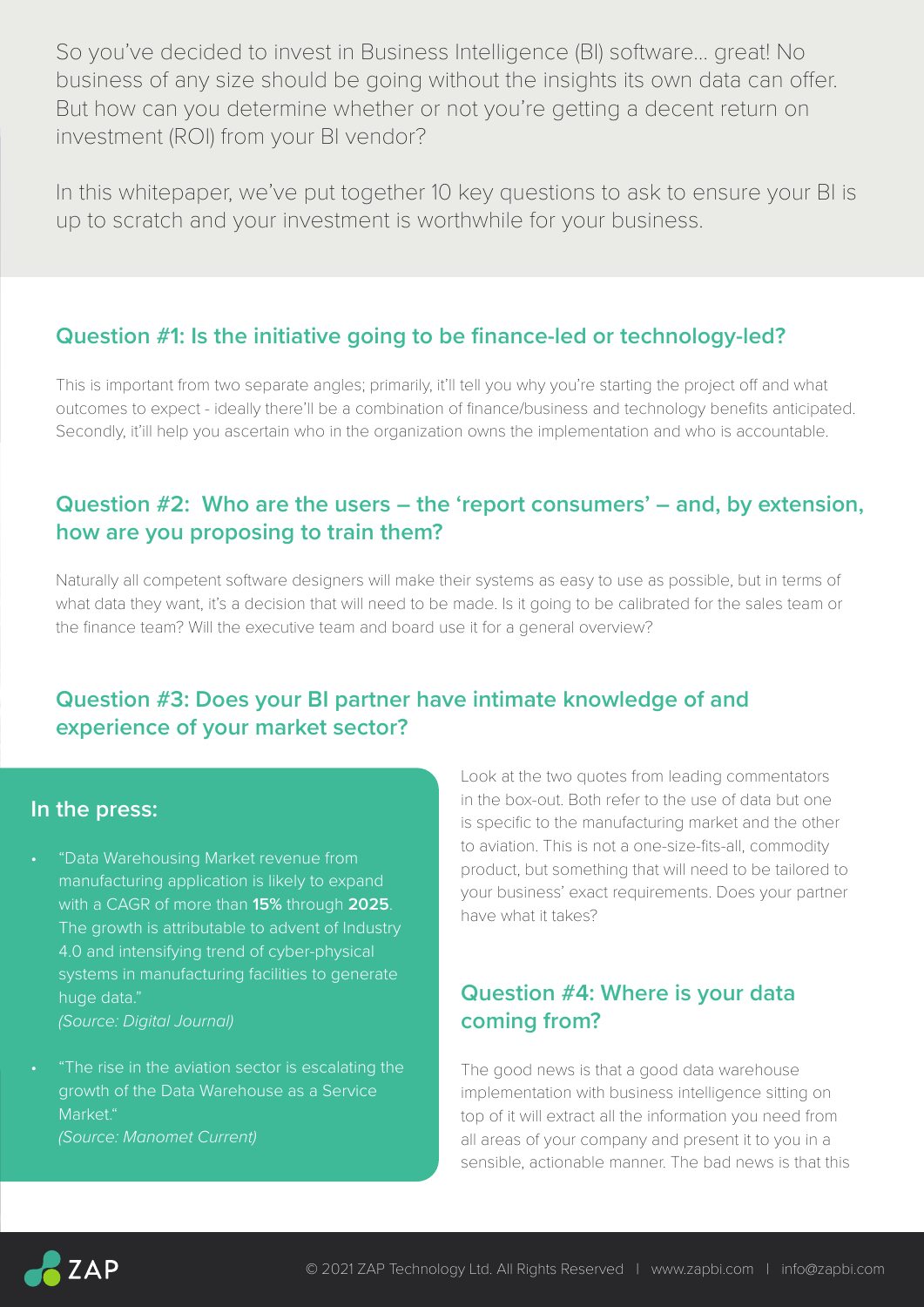**66**<br>ext<br>the "Being able to demonstrate extra information, extra trends that the business had never looked at or viewed before - that was the primer to realising that we need to go with a proper system"

**Rob Holgate,** Head of Finance, A. J Wells (Quoted in: A. J Wells & ZAP Case Study)

same information is currently likely to be scattered around older software systems, newer ones and, of course, in a LOT of spreadsheets. Ideally, you need to be able to access everything everywhere all the time, to give your BI the best chance of delivering.

#### **Question #5: On-premise or cloud?**

Early BI implementations were on-premise and therefore limited by the physical capacity (and location) of IT systems. Nowadays the recommendation is to go into the cloud at every opportunity and without exception, as long as it's the right sort of cloud, with all your security and data sovereignty questions answered in advance.

## **Question #6: Where is the BI system's data coming from?**

This question can be interpreted in two ways. First it can refer to the means by which the BI speaks to your data; if it doesn't interact in near-real time then you're getting a delayed snapshot of your business when you ask it for something. It can also mean where the servers are physically located. Remember, your data will be subject to the laws in the country in which it is located.

#### **Question #7: How flexible will the system be?**

Looking at the quotes in the second box in this eBook, the first suggests that the client needed to check things that they hadn't considered previously. The second suggests that needs change as the company grows and evolves. Any BI system you implement will have to cope with that sort of change.

#### **Question #8: Will it scale affordably?**

This is related to question 7 and it's vital. Business doesn't stay still and – freak years like 2020 aside– it's likely that you'll be hoping to grow. Your BI system needs to be able to grow with you and take in more data feeds as you acquire other organizations with their own IT structures. It needs to be accessible and comprehensible to incoming management who have arrived as a result of these changes. Consider also the addition of occasional users as well as the full time staff – how flexible is this?

"As we are reporting, requirements shift and change over time. So we were able to make those minor incremental changes ourselves, too, if need be" **66**<br>ents :<br>So v

**Dominic Green,** Business Technology Manager, Joval Wine Group (Quoted In: Joval Wine Group & ZAP Case Study)